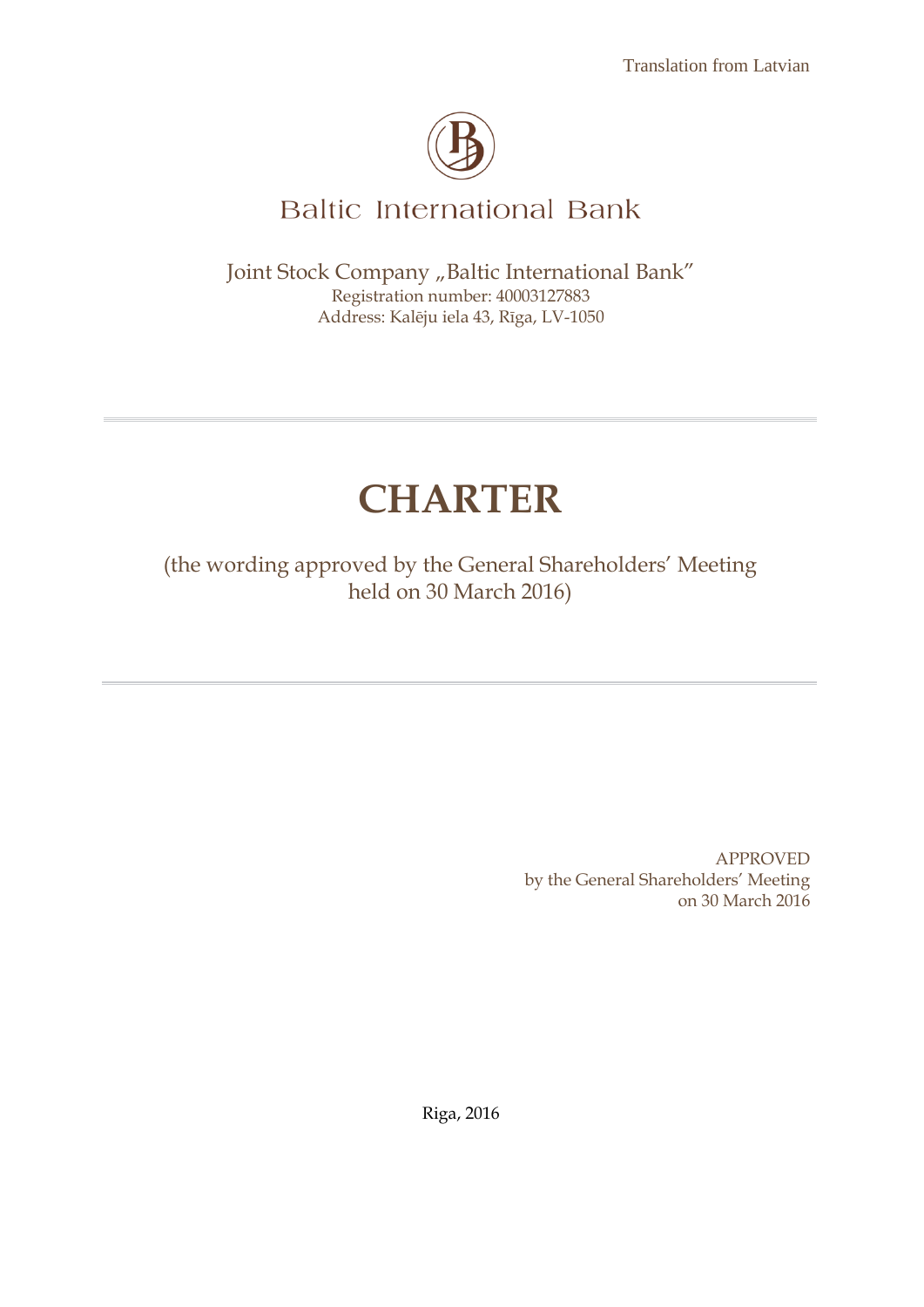## **1. OFFICIAL CORPORATE NAME**

1.1. The company's full corporate name is Joint Stock Company "Baltic International Bank"; the abbreviated name is JSC "Baltic International Bank" (hereinafter referred to as the "Bank").

### 2. **COMMERCIAL ACTIVITIES**

- 2.1. In accordance with the Statistical Classification of Economic Activities in the European Community (NACE Rev.2), the Bank carries on the following economic activities:
	- K Financial and insurance activities
	- 64 Financial service activities, except insurance and pension funding
	- 64.1 Monetary intermediation
	- 64.19 Other monetary intermediation
	- 64.20 Activities of holding companies
	- 64.30 Trusts, funds and similar financial entities
	- 64.9 Other financial service activities, except insurance and pension funding
	- 64.91 Financial leasing
	- 64.92 Other credit granting
	- 64.99 Other financial service activities, except insurance and pension funding n.e.c.
	- 66 Activities auxiliary to financial services and insurance activities
	- 66.1 Activities auxiliary to financial services, except insurance and pension funding
	- 66.12 Securities transactions
	- 66.19 Other activities auxiliary to financial services, except insurance and pension funding
	- L Real estate activities
	- 68 Real estate activities
	- 68.1 Buying and selling of own real estate
	- 68.10 Buying and selling of own real estate
	- 68.2 Renting and operating of own or leased real estate
	- 68.20 Renting or operating of own or leased real estate
	- 68.3 Real estate activities on a fee or contract basis
	- 68.31 Real estate agencies
	- M Professional, scientific and technical activities
	- 69 Legal and accounting activities
	- 69.1 Legal activities
	- 69.10 Legal activities
	- N Administrative and support service activities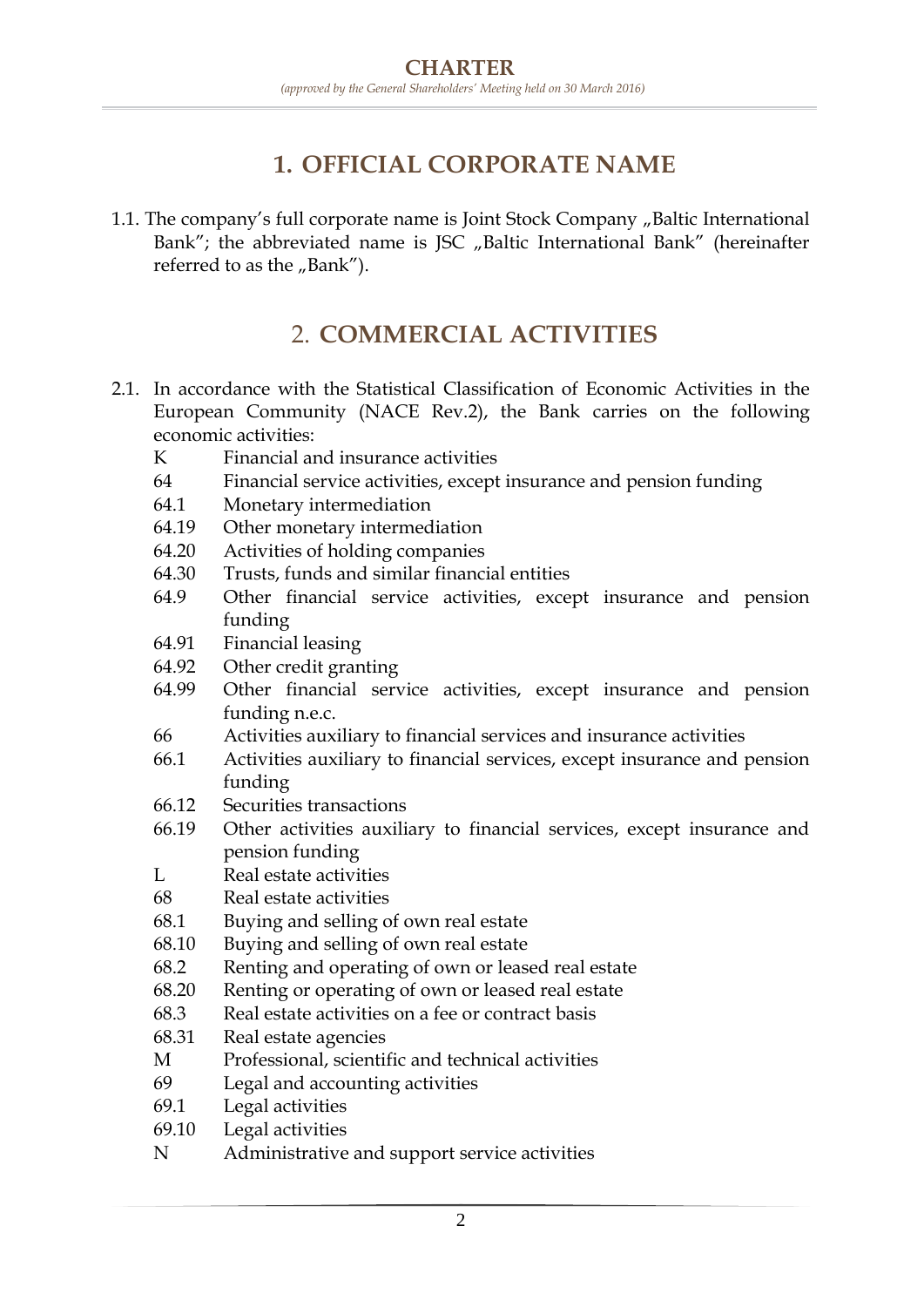- 77 Rental and leasing activities
- 77.1 Renting and leasing of motor vehicles
- 77.11 Renting and leasing of cars and light motor vehicles
- 77.12 Renting and leasing of trucks
- 77.3 Renting and leasing of other machinery, equipment and tangible goods
- 77.31 Renting and leasing of agricultural machinery and equipment
- 77.32 Renting and leasing of construction and civil engineering machinery and equipment
- 77.34 Renting and leasing of water transport equipment
- 77.35 Renting and leasing of air transport equipment
- 00.00 Other activities as stipulated in the Charter.
- 2.2. The Bank may also carry on other commercial activities. In the event that the appropriate special permission (license) is required for any commercial activity, the Bank will be entitled to commence the activity after obtaining such a special permission (license).

#### 3. **SHARE CAPITAL AND SHARES**

- 3.1. The total share capital is represented by 4 436 112 (Four million four hundred thirty six thousand one hundred twelve) shares. The total par value of the shares equals EUR 31,496,395.20 (Thirty one million four hundred ninety six thousand three hundred ninety five euros and 20 cents).
- 3.2. Each share has a par value of EUR 7.10 (seven euros and 10 cents).
- 3.3. These are dematerialized registered shares.
- 3.4. All of the shares give equal rights to receive dividends and liquidation quotas and carry identical voting rights at the Shareholders' Meeting. Each paid-in share entitles to one vote at the Shareholders' Meeting.
- 3.5. In case of an increase in the Bank's share capital, the Terms and Conditions of the Share Capital Increase may include the following provision: if a shareholder fails to pay the full value of the subscribed shares, the shareholder will own the number of shares of stock proportionate to the amount of money paid for the shares.

#### **4. GOVERNING BODIES**

- 4.1. The Bank's governing bodies are the Shareholders' Meeting, the Supervisory Board and the Management Board.
- 4.2. The Shareholders' Meeting is the Bank's supreme governing body.
- 4.3. The Shareholders' Meeting has the right to make decisions irrespective of the number of shares represented at the meeting.
- 4.4. The Supervisory Board consists of 5 (five) members.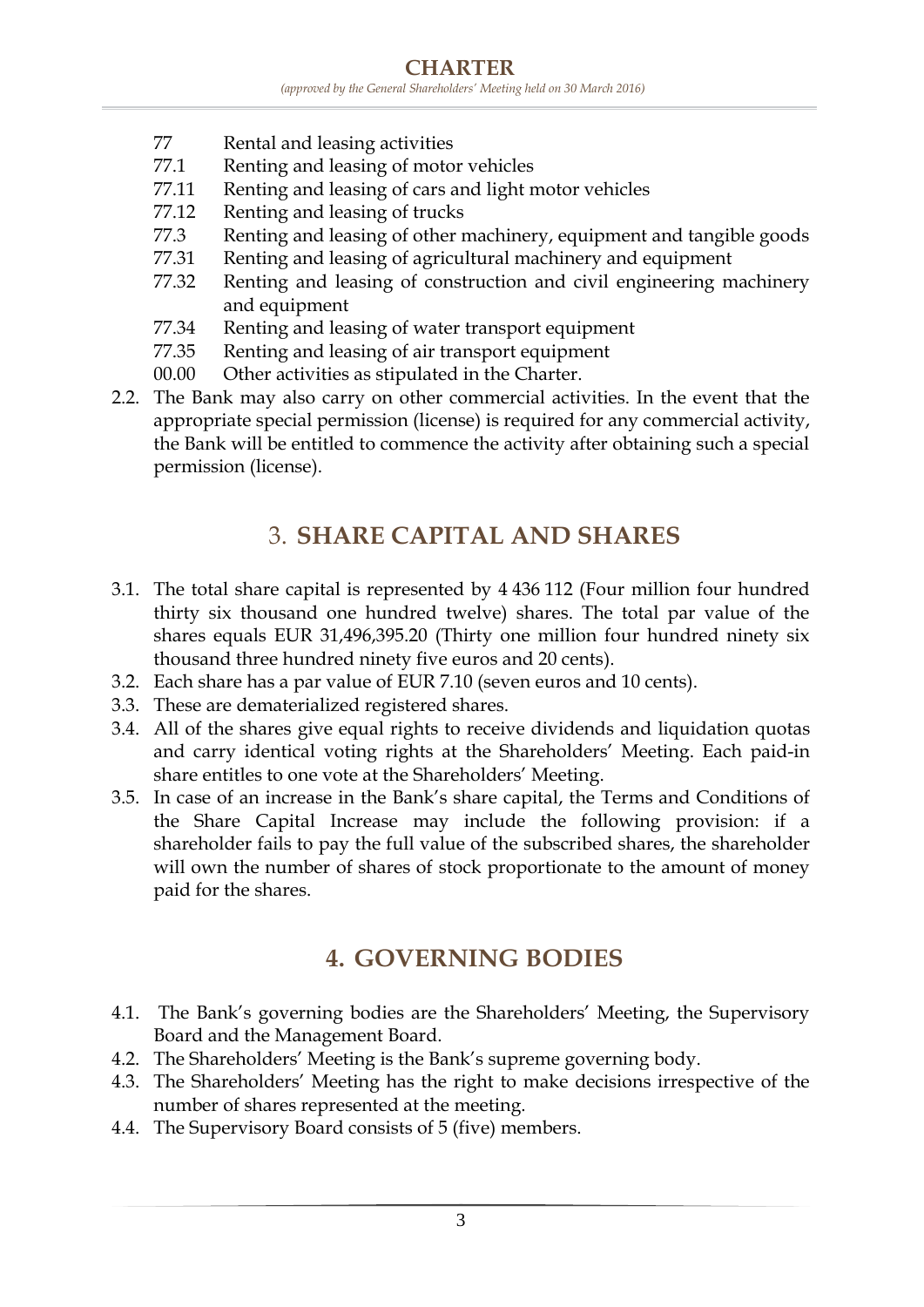- 4.5. Prior approval from the Supervisory Board is required for the Management Board to make a final decision on any of the actions listed below:
	- 4.5.1. establishment and closure of branches and representative offices;
	- 4.5.2. issuance of loans not normally associated with the Bank's commercial activities;
	- 4.5.3. the Bank's annual budget, investments and operating plan;
	- 4.5.4. acquisition of a qualifying shareholding in limited liability companies and joint stock companies, increase or reduction of the qualifying shareholding, and acquisition or alienation of business enterprises, unless this is connected with the Bank's day-to-day routine activities;
	- 4.5.5. the principles of the organizational structure;
	- 4.5.6. key strategy and policy issues;
	- 4.5.7. risk management and internal control policies;
	- 4.5.8. establishment, rearrangement or winding-up of charitable foundations;
	- 4.5.9. sponsorship and charity deals whose size exceeds the amount predetermined by the Supervisory Board;
	- 4.5.10. acquisition, ordering, alienation, perfection of a pledge (security interest) over and delivery into safe custody of especially valuable art items whose cost exceeds the amount pre-determined by the Supervisory Board.
- 4.6. The Management Board consists of 7 (seven) members.
- 4.7. The Supervisory Board elects the Chairperson of the Management Board (President) and the Deputy Chairperson of the Management Board (Vice President) from among the members of the Management Board.
- 4.8. The Chairperson of the Management Board (President) is responsible for managing the affairs of the Management Board. The Deputy Chairperson of the Management Board (Vice President) assumes the role of the Chairperson of the Management Board (President) during the absence of the Chairperson.
- 4.9. The Management Board makes decisions by simple majority vote. In the case of an equality of votes, the Chairperson of the Management Board has a casting vote.
- 4.10. The Chairperson of the Management Board (President) and the Deputy Chairperson of the Management Board (Vice President) are empowered to represent the Bank severally. Each of the other members of the Management Board is empowered to represent the Bank jointly with two members of the Management Board.
- 4.11. The Supervisory Board is empowered to nominate one or more candidates for Management Board member positions (nominees). The nominated candidates participate at the meeting of the Management Board and are entitled to express their opinions on issues discussed therein but do not participate in voting.